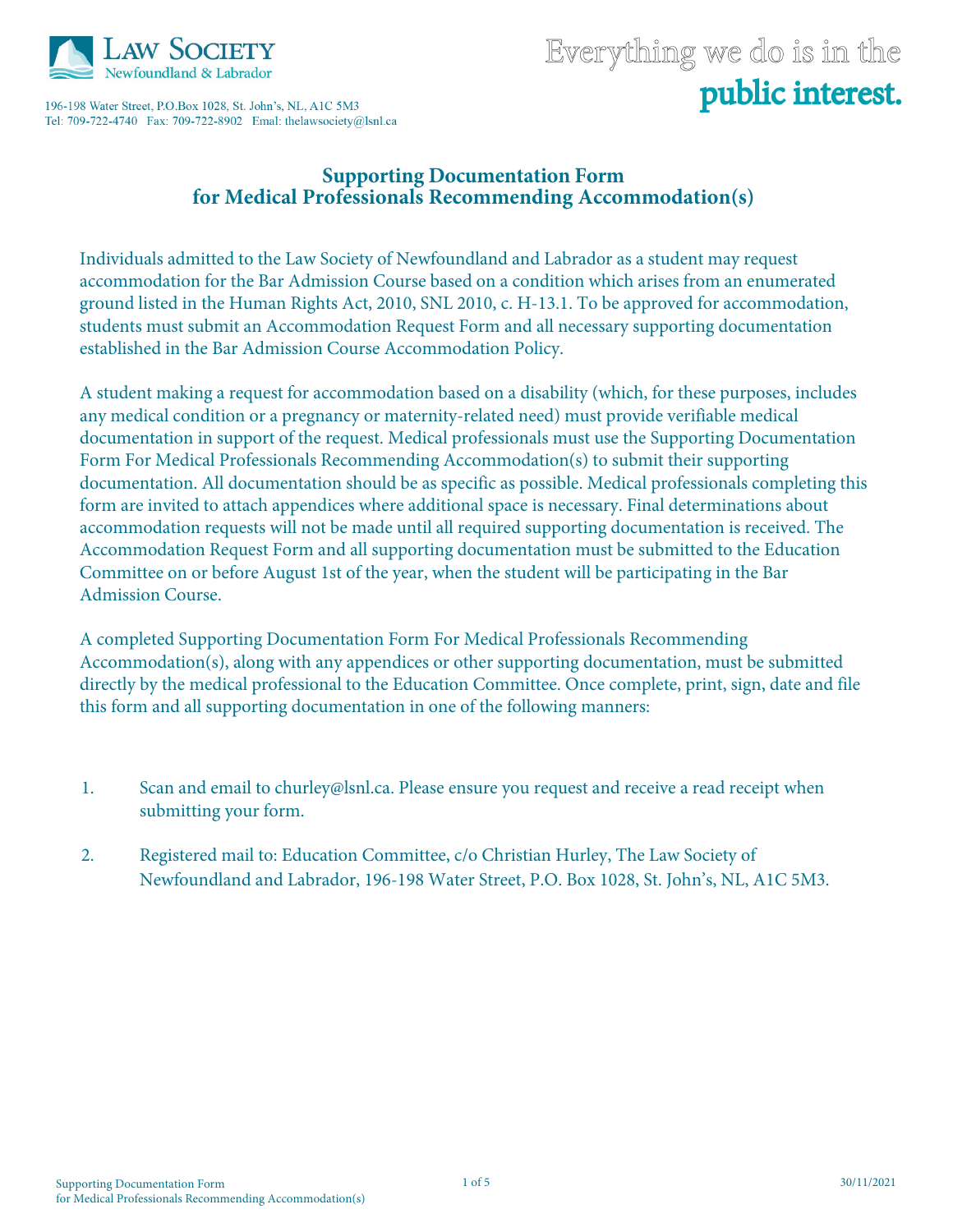## **Student Information**

| $\mathbf{a}$<br>. |  |
|-------------------|--|

## **Medical Professional Information**

| Name:                   |  |
|-------------------------|--|
| Profession:             |  |
| Office/Organization:    |  |
| <b>Mailing Address:</b> |  |
| Telephone:              |  |
| Email:                  |  |

## **Medical Professional Qualifications**

In this section please describe your professional qualifications. Please provide information about any professional licenses you maintain, your area(s) of practice and any specialties.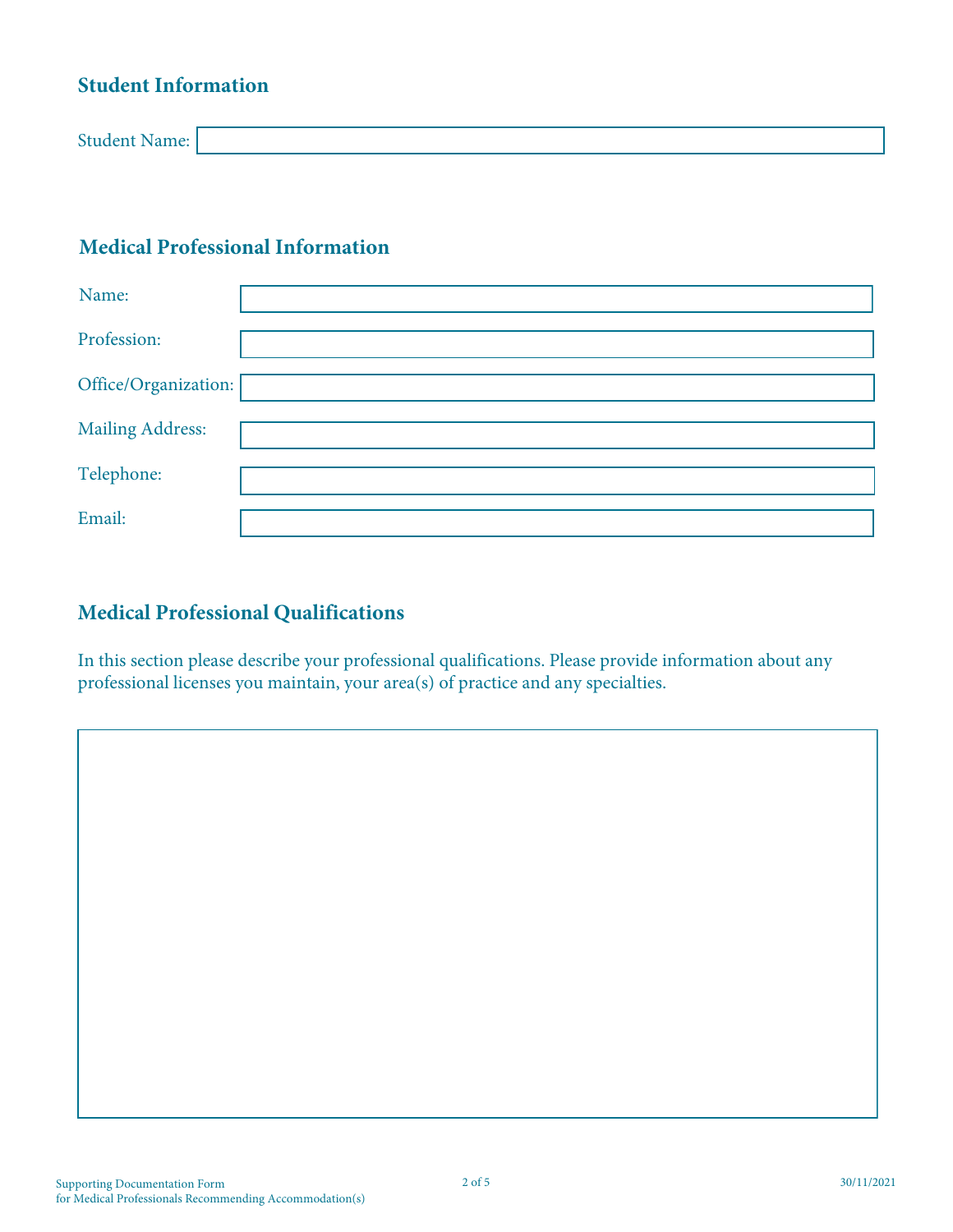#### **Confirmation of Grounds for Accommodation**

In this section please confirm that the above-named student is affected by a disability (which, for these purposes, includes any medical condition or a pregnancy or maternity-related need), and provide an explanation of how that disability adversely affects the student's ability to participate in the Bar Admission Course and/or write the Bar Admission Course Examinations. Students are required to provide medical confirmation that the disability exists. However, they will not generally be required to explicitly inform the Education Committee of the specific type of disability, or to provide specific medical information such as a diagnosis, where that information is not reasonably necessary for the accommodation. The Law Society keeps this information in strict confidence and uses the information solely for the purpose of assessing the accommodation request.

When was the student diagnosed with this condition? (dd/mm/yyyy):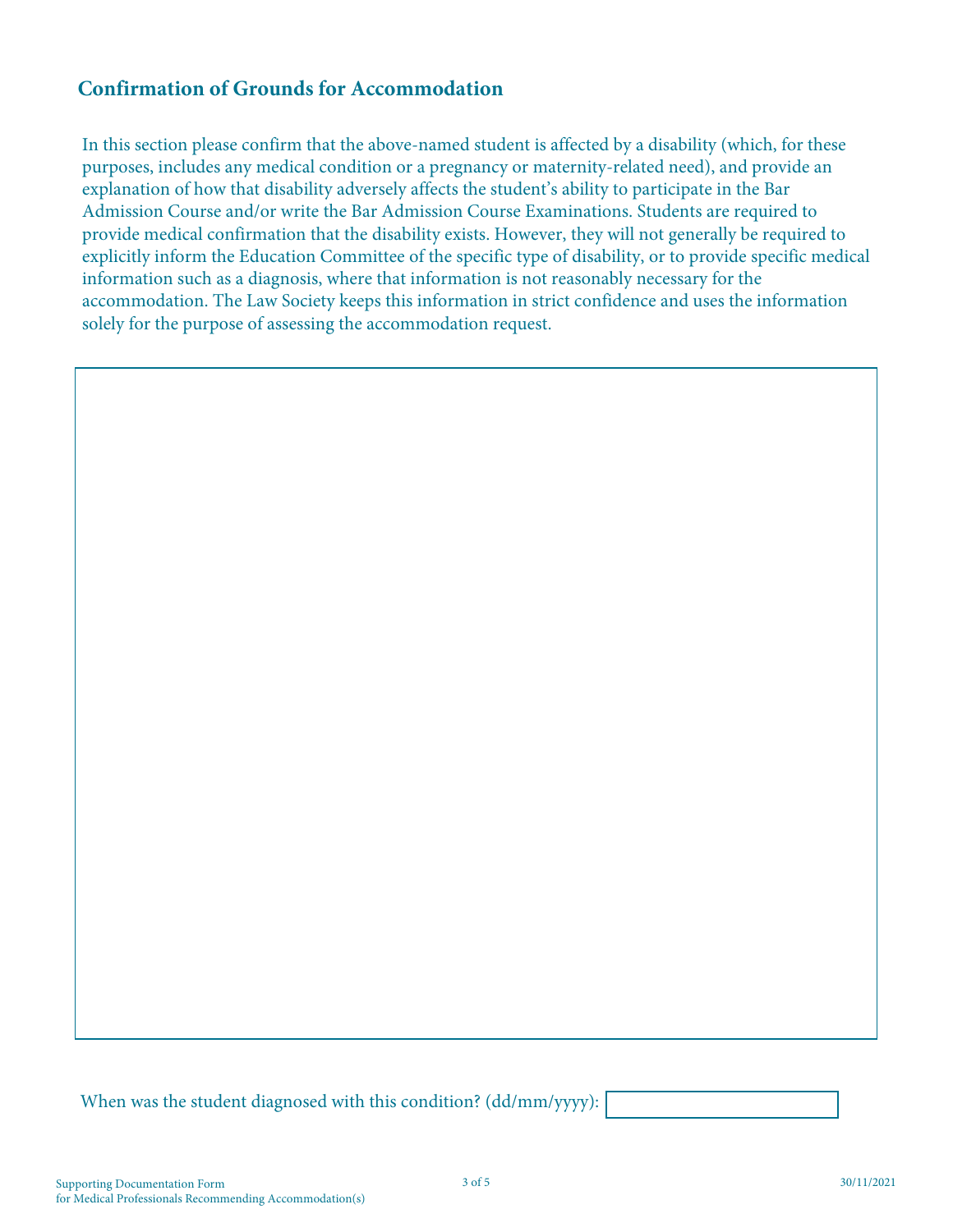### **Description of Recommended Accommodation(s) and Any Alternative Accommodations**

In this section please describe any specific accommodation(s) you are recommending, as well as any alternative accommodations that may be considered. Recommendations for specific accommodation(s) must explain how that accommodation will negate or mitigate the adverse effect of the student's disability while participating in the Bar Admission Course and/or writing the Bar Admission Course Examinations. All recommended accommodations should be as specific as possible. For example, if you are recommending additional writing time to complete the Bar Admission Course Examinations, indicate the recommended amount of additional time.

**Please Note**: A student with a condition which falls within subsection 2(c)(ii), (iii), or (iv) of the definition of disability under the Act who requests additional writing time for a Bar Admission Course Examination must provide a psychological or psycho-educational assessment report to support their request. This is in addition to the Supporting Documentation Form for Medical Professionals Recommending Accommodation(s). A psychological and/or psycho-educational assessment report should identify issues impacting the student's development, functioning, severity of condition and current treatment. This report should explain how the student is impacted by the disability, and how the student's functional limitations are caused by the disability in order to provide a measurable basis to justify the recommendation for additional writing time. All recommendations for additional writing time must indicate exactly how much additional writing time is requested, and why that specific amount of additional time is necessary to accommodate the student's disability.